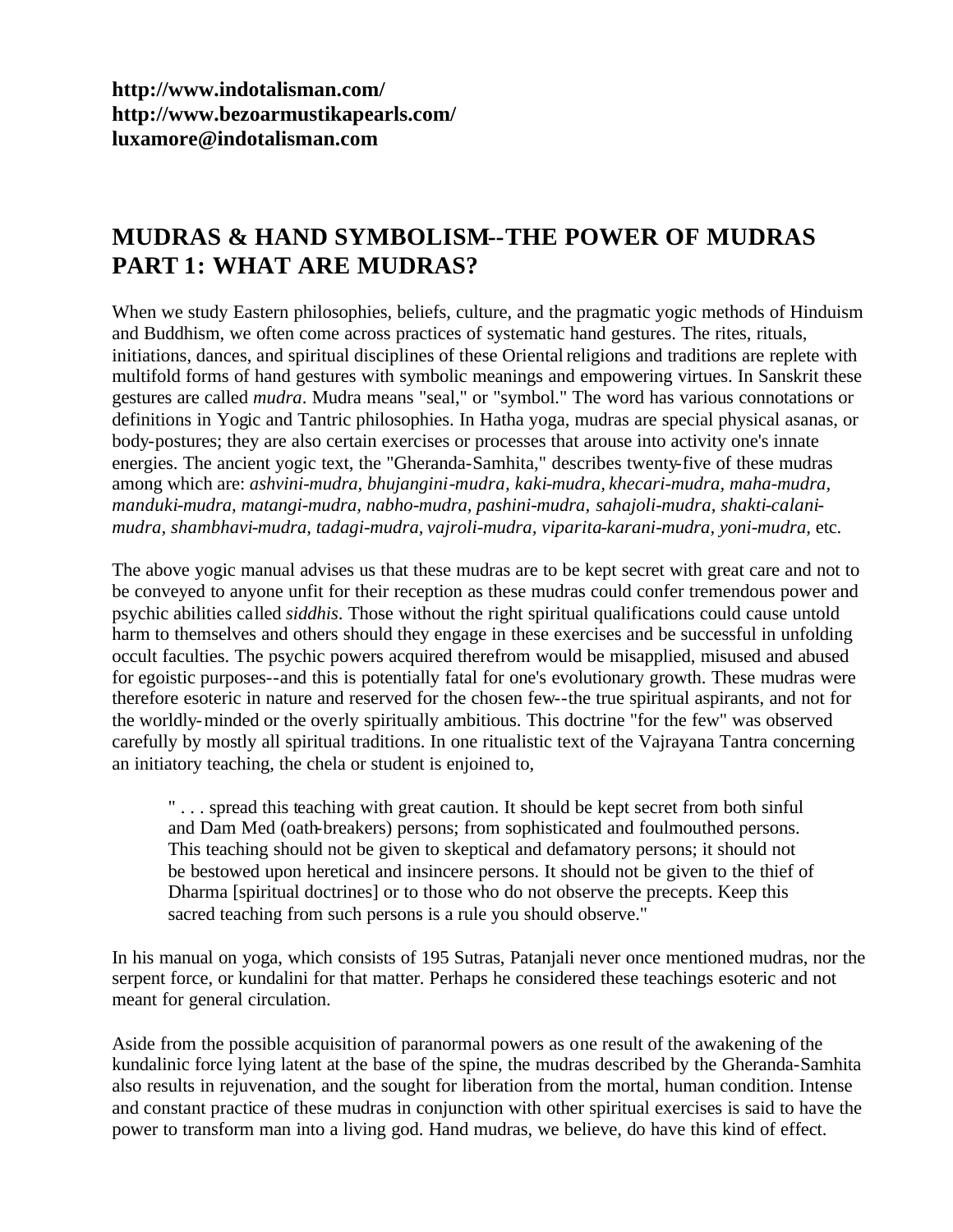Hindu Tantrism has a different understanding of mudras. To the practitioners of Tantra, the term refers to a *shakti*, a human female participant in the maithuna, or sexual rites; or even to the parched grain as one of the five ingredients used in the panca-tattva rite because of its physical resemblance to the yoni, the female genitalia. Shaktis are called "mudras" because in the process of ritualistic and yogic coitus they have an effect similar to body and hand mudras. Mudras awaken dormant psycho-physical centers and purifies certain subtle channels allowing for the circulation of energies to take place; Mudras facilitates concentration, and are a powerful means of communing with the forces and divinities lying within man's inner nature; women have a great access to psychic energies; thus, the sexual yogic act, when properly conducted, does the same thing. Being highly respected, a woman proficient in the Tantric arts is referred to as a "mudra," or to be more specific, "Karma mudra," of which there are five kinds, categorized according to various psycho-physical characteristics.



Buddha showing mudra

In another sense, "closed electrical-circuits" of the subtle channels in the physical and etheric bodies are also known as "seals," or mudras.

In passing, we should mention that the large earrings worn by members of the *Kanphata Order* in India are likewise called "mudra."

The Kagyu sect of Vajrayana Buddhism uses the suffix "maha" meaning "great" in association with the term "mudra." Thus, the conjoined word mahamudra means "the Great Seal," or "the Great Symbol." In this context, the word refers to a state of direct realization and experience of the ultimate nature of the Mind or Reality where all dualities and sense of separateness from All that Is are transcended.

Putting aside complexities, the definition of mudra is simply "symbolic gesture." Chogyam Trungpa in his book, "Mudra," defines the word as,

"a symbol in the wider sense of gesture or action. It is the inspiring color of phenomena. Also it is a symbol expressed with the hands to state for oneself and others the quality of different moments of meditation, such as touching the earth with the right hand as a witness to Buddha's freedom from emotional and mental frivolousness."

Yoga teachings in general explain that mudras denote the hand gestures and movements used in the performance of dances, rituals, rites, and while engaging in spiritual exercises such as meditation. Mudras symbolically express inner feelings and inner psychological states; they also generate various qualities such as fearlessness, power, charity, and peace in the practitioner and to on-lookers.

In another ancient text called *Soma-Shambhu-Paddhati*, a great number of these hand mudras are described. Perhaps the best known by yogic practitioners and students are abhaya-mudra, anjalimudra, cin-mudra, dhyana-mudra, and jnana-mudra. Some of these mudras are known by other names, especially in other cultures and spiritual traditions. It is this latter understanding of mudra that we shall be dealing with in this series of articles.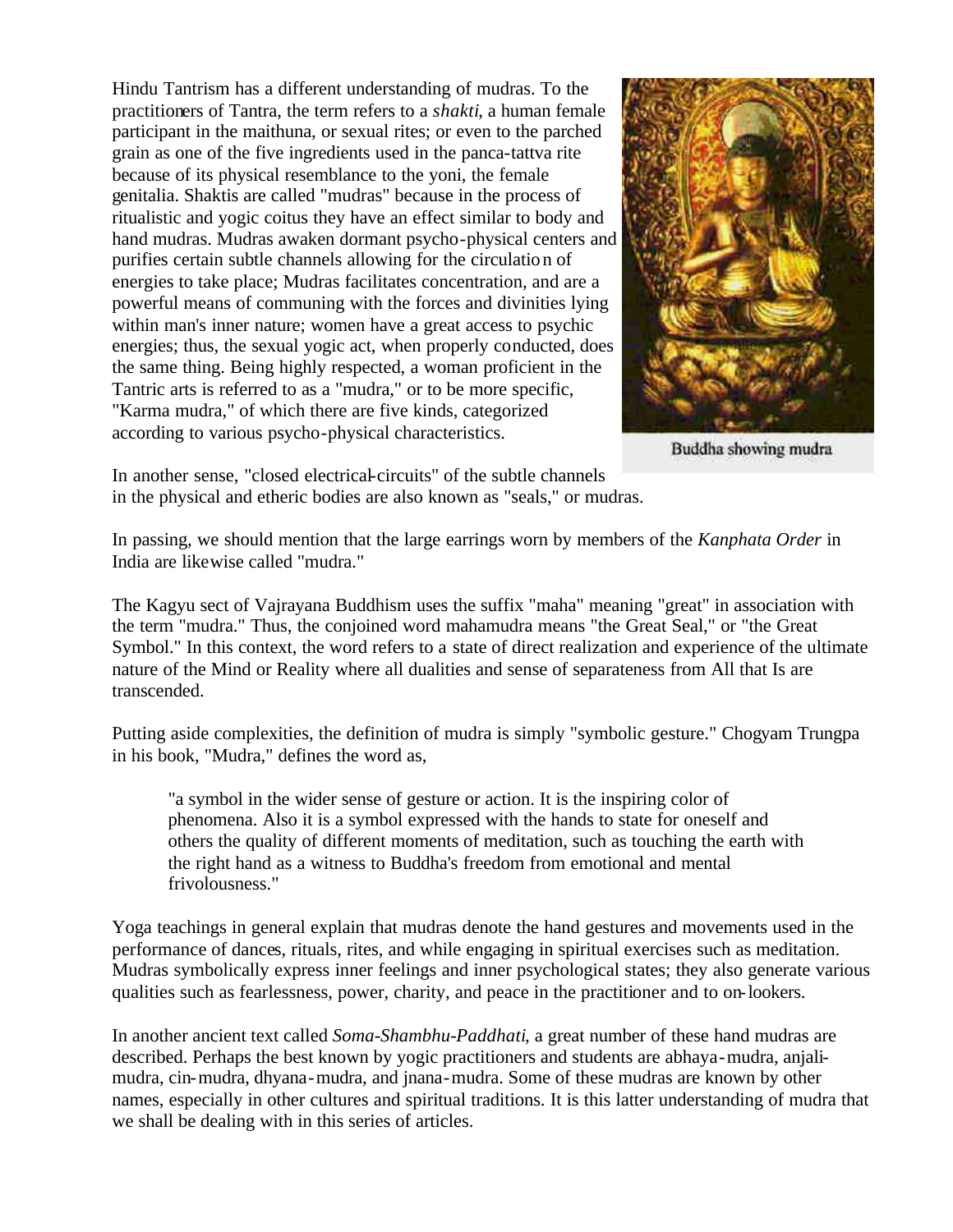To sum up, we present Nik Douglas' definition of "mudra" to be found in the glossary of his book, Sexual Secrets :

(Mudras are) "mystic hand gestures used to focus subtle energy, transmit teachings through symbols and confer psychic protection. As an aid to Tantric meditation, mudra can also mean woman in her role as Yogini. The same term is sometimes used to refer to cereal grains used in Tantric rites. "

## **The Origin of Mudras**

It is not quite known when or where systematized and stylized gestures originated. Almost all ancient cultures made use of hand signs in one form or another. Hand Signs were employed even in earliest times in religion, in the rhetoric art, in social intercourse, in builders' and trade guilds, etc. The operative Masons--the Comacines, the builders of Europe's finest cathedrals, and the hoary trade guild known as *the Dionysiac Artificers*--who were responsible for the construction of ancient buildings and structures--all made use of hand signs as a system of communication and protection of their conclaves or secret meetings against unauthorized entry.



Ritual mudras of Chen Yen (Shingon) Buddhism

In Hinduism, as well as Buddhism, hundreds of mudras were formed for yogic purposes, for ceremonies, drama, and dance. Most of these were symbolic in nature, others, however, had metaphysical virtues. There are literally hundreds of mudra-gestures formed by the ancient yogis and sages; however, they are all based on four basic hand positions: the open palm, the hollowed palm, the closed fist, and the hand with fingertips together.

In the Occident, the study of hand gestures in ritual and its spontaneous movements is called cheironomy. It particularly relates to gestures used in esoteric symbolism and certain forms or signs used in religious ritual. In occultism, each hand gesture has certain significance as well as embodying a certain force. Ritual gestures were an important part of religious ceremonies in most ancient cultures. They were said to have the power to call upon the gods, to unfold powers, and to affect the surroundings in various ways.

The ancient Egyptians regarded the hand poses of their god-incarnate pharaohs as highly potent, even if it is just a pictorial representation. While depicting these pharaohs in murals or while forming statues of them, artists were careful not to misrepresent the mudras

assumed by their sovereign for fear that it would evoke an unwanted force.

## **Power in the Hands**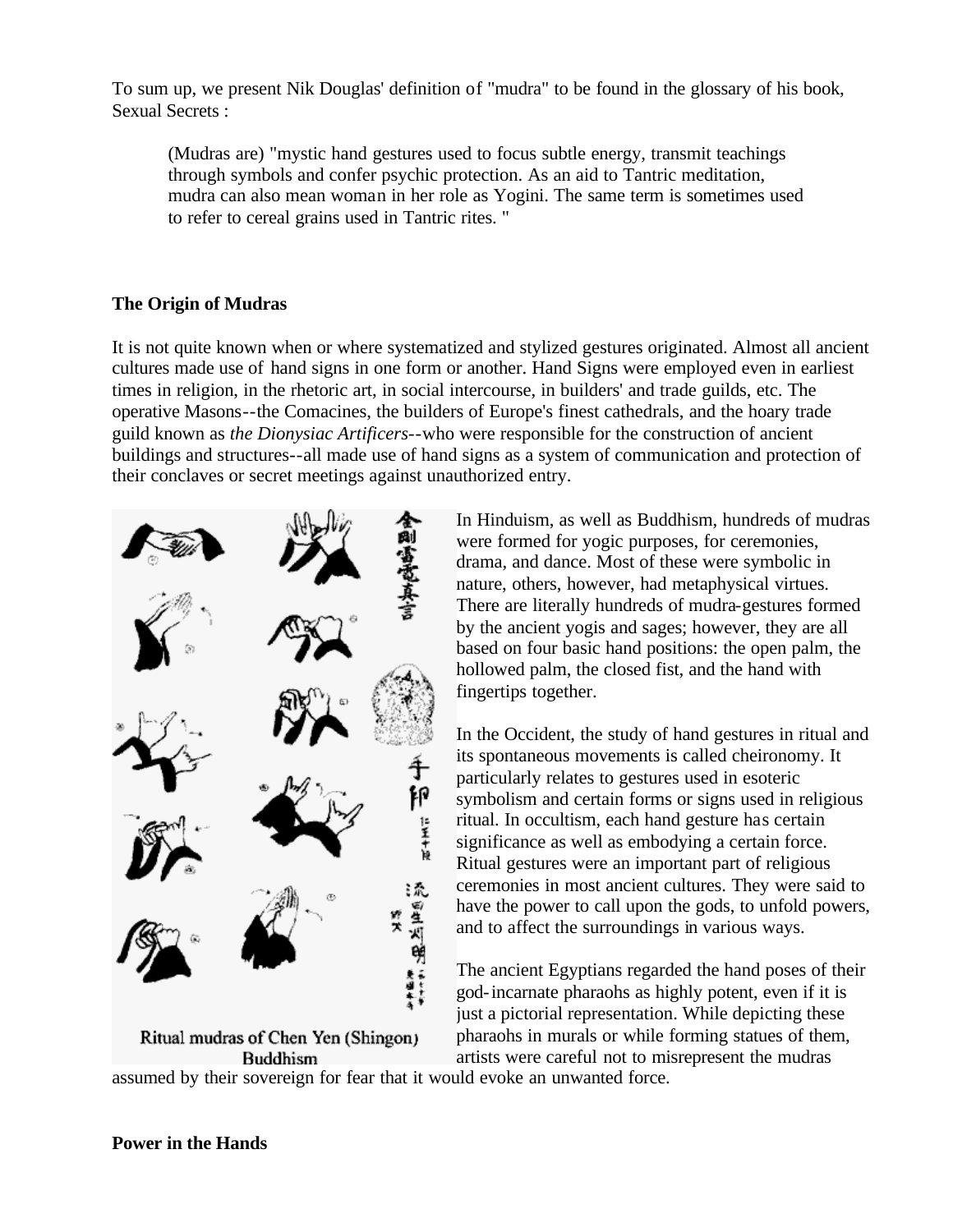The hands when used systematically in mudra exercises result in a wealth of benefit for the practitioner. Not only does it improve one's health, they also generate the energies that would empower one to live a dignified life as a child of God. Specific hand gestures assist the unfoldment of one's divine potentials, or inner divinity lying dormant within one's being.

Mudras facilitate the awareness of our inner nature, the reality of Spirit, the oneness of the Cosmos. It arouses the spiritual heart to expand and express itself with effulgent radiance. Through love, selfless love, unconditional love, divine love, it is possible to conquer all things. It is with love that we approach God, not through fear; fear will never take us to the divine throne. To express love is the beginning of wisdom.

By practicing hand gestures we eventually find ourselves communicating with Nature, for some of her esoteric languages are signs and symbols. Mudras generate structured magnetic fields with forms that resemble computer fractuals and images. Abstract forms reach the higher planes of life where angelic forces reside. Thus, by performing mudras we may eventually find ourselves socializing with cherubim and seraphim.

According to scientists we use about 10% of our brain potential. Mudra practices may change all that, for the energies that it awakens clears all of the vessels--physical and non-physical--of obstructions and blockages that prevent the brain from being nourished and developed. New synapses between neurons are formed when the brain receives a good supply of chi or prana. An increase in I.Q., a strong memory retention, improved learning ability, and mental alertness, are some of the results of cleared energy channels. When empowered the brain forms new connections with the etheric brain. These connections resemble and function as miniature sutratma, which is the link between the lower quaternary of the microcosm and the higher components that we normally refer to as "the Spirit" of man. The more links between the etheric and physical brain, the more powerful and intelligent the brain becomes.

Mudras awaken the power of the hands to act therapeutically and magically. The psychic centers in the palms and fingertips are activated to their optimal level by the consistent application of mudras. This eventually facilitates the free outflow and influx of cosmic forces that may be utilized for various occult purposes. With such power, even a mere touch may mesmerize, enchant, fascinate, or quicken the "dead." Hands with such power would definitely be an asset not only to the metaphysical practitioner but also to those involved in social and business affairs.

#### **The Various Traditions**

In these series of articles we shope to describe the mudra practices to be found in various religious practices, such as in Buddhism, and Hinduism; and in various countries rich in cultural traditions as for instance, Japan, India, China, Tibet, and Indonesia. Mudra teachings are also to be found in Christianity and in the Egyptian tradition. Contemporary development of Runic lore has also its own version of hand-gestures designed to offer psychic benefits. We will describe some of these and teach how our readers may put these mudras into practice to assist their spiritual unfoldment and the improvement of their mundane lives.

Regrettably, there are many powerful mudras to be found in mystical schools and traditions that we have not been able to get access to and thus present in these articles. For instance, Chen Yen or Shingon Buddhism, which is considered as an esoteric tradition, has a rich heritage on mudra practices. These mudras are performed in conjunction with mantras and the visualization of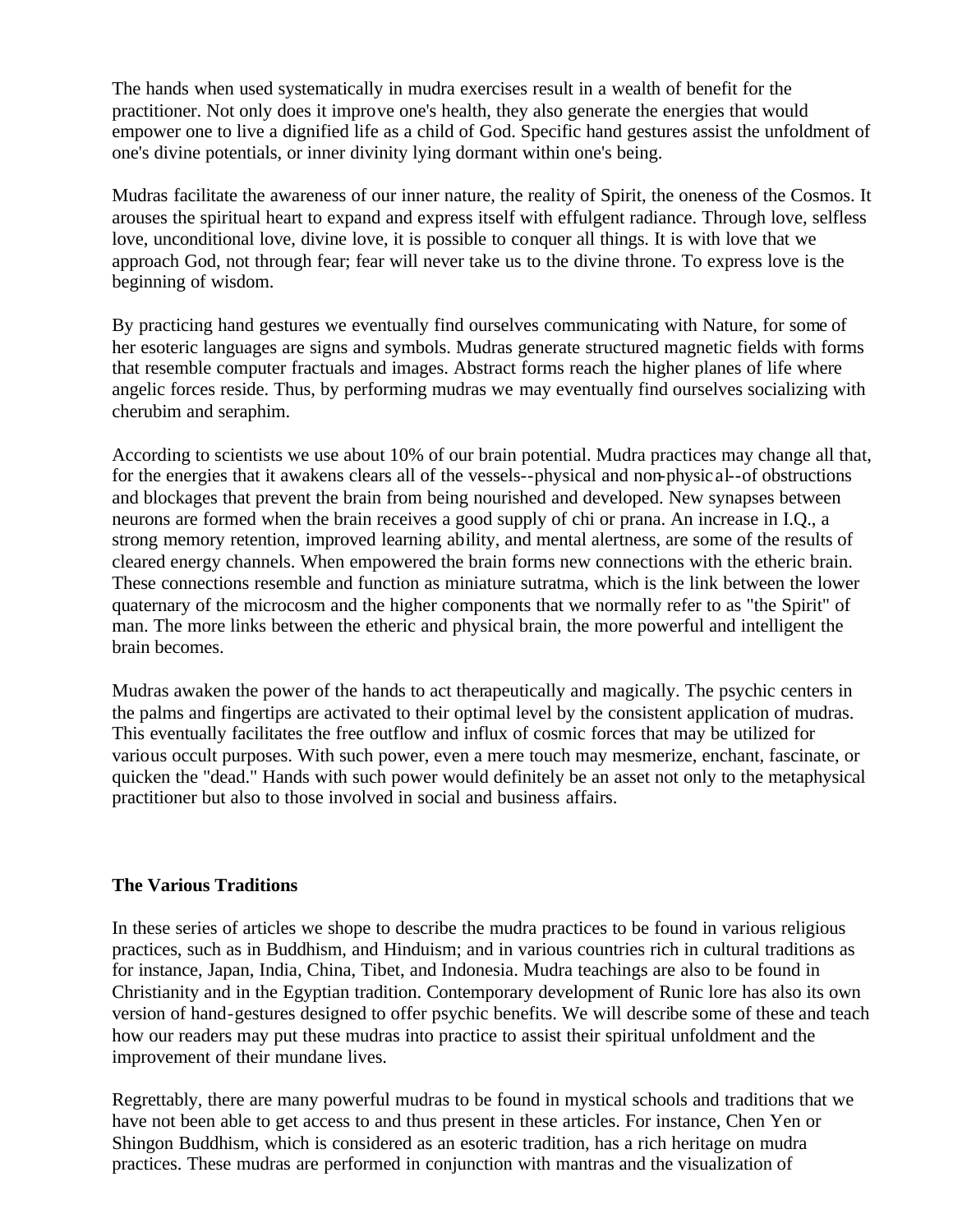mandalas. According to their doctrines, mudras, mantras, and mandalas represent body, speech, and mind. Chen Yen Buddhism teaches that the culture of these three aspects of the microcosm leads the practitioner to a higher spiritual state of being. Another Buddhist school that teaches mudras is the True Buddha School led by the Living Buddha Lu Sheng-yen. One would have to be a follower of the Living Buddha in order to acquire the mudra teachings.

### **The Spiritual Path**

At the very outset of these articles we would caution our readers not to misapply any phenomenal powers that they may acquire through the practice of the mudras. Always aim for spirituality, not for the attainment of illusory baubles. Do not strive for the phenomenal, the sensational; or be obsessed with spiritual powers. The goal is soul-development, not self-aggrandizement. The spiritual tyro should not succumb to self-deception, self-complacency, self-centeredness, self-importance, and all egoistic tendencies. Until the false ego is subdued, one has not reached the proper state where enlightenment may be acquired or where spiritual forces and powers may be properly harnessed and applied; even the so-called awakening and rising of the kundalini force will not be optimal in its influence. There is too much deception here. Psychicism is often mistaken for spirituality. Visions may delight the ego, seeing spirits may make one think highly of oneself, the vain display of "supernatural" powers may leave one too self-complacent. In the end the evolving soul gets stuck in the astral mire, no matter how sublime visions or experiences may be. The nature and apprehension of one's visions is related to one's evolutionary status. The higher we are the more true our understanding and perception. Those who claim the ability to see sublime visions while being morally bankrupt are only perceiving the lower astral planes and the projections of their own subconscious minds.

What true spirituality is cannot be stated too openly for the reason that it would be falsely adopted or assumed by those pretending to be "Masters" in order to fool an unwary and ignorant crowd. The true Master, however, has his own criteria and is able to differentiate the false from the real, the quacks from those who are genuine.

If the reader argues that he or she seeks powers so that they may be of help to humanity it is time for introspection. With what you have right now, are you helping humanity? Do you make sacrifices on behalf of humanity? Do you serve selflessly? Please do not deceive yourself. It is always wise to first work upon your own character before undertaking the unfoldment of powers. Without a true Guru one could be led astray by dark forces posing as representatives of Light.

The spiritual path is filled with thorns and mirages. The closer one gets to the goal, the more temptations, obstacles, tests, and trials one encounters. The chelas, students of the spiritual path often succumbs to glamour and illusions, false understanding and beliefs. Without the Guru's aid, they could fall. But most often while bathing in the false astral light they forget the Guru and seek



More ritual gestures of Chen Yen (Shingon) **Buddhism**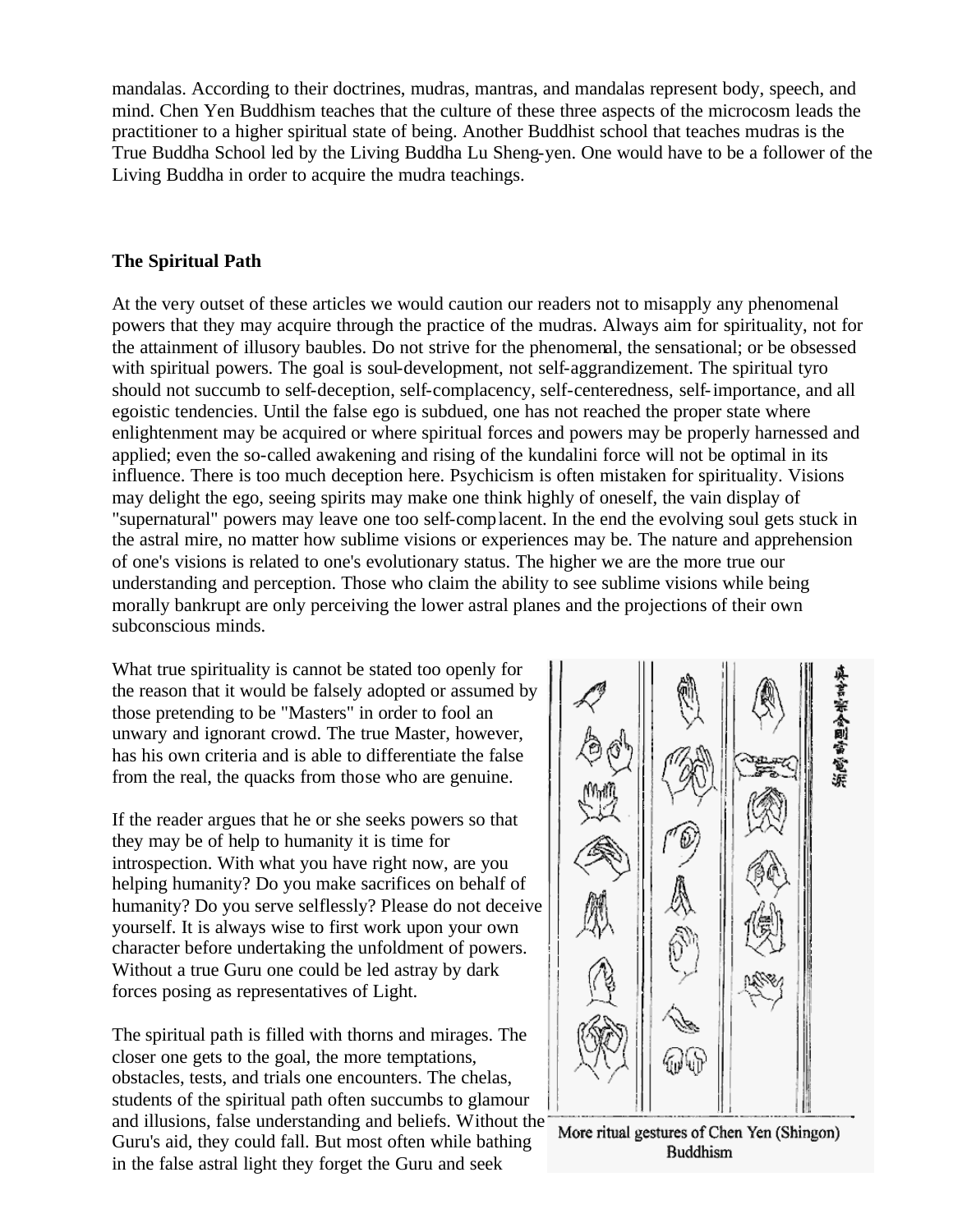instead temporary delights. Students of metaphysics should not attempt to fly before they can run, run before they can walk, walk before they can stand, or stand before they can crawl.

In their ambition to attain spiritual power and personal bliss quickly, students of metaphysics make the mistake of jumping from Guru to Guru, from teaching to teaching, from tradition to tradition, not realizing the traps that they are laying for themselves, and thus delaying the divine grace that the true Guru would channel to them. They would also not experience the Guru's essence in such a manner; nor will they receive all that the Guru would like to give. It is like digging a well for water. We would dig 5-6 m before reaching water. If we were to dig a meter here, a meter there, we would end up with nothing substantial. Students would end up confused: one Guru says this, another says that, etc. Students that follow many Gurus simultaneously are not loyal to the instructions of any one of them. It is also unfair to the Guru as a problem might arise in their spiritual disciplines. Who would then be responsible for that? To which Guru should the student go to? The spiritual aspirant is unaware that certain traditions are incompatible, that some rays do not mix well, and that by practicing them together these might eventuate in psychic and psychological impediments and problems. Masters have always cautioned us to "make haste slowly." The ancient Rishis and Yogis were well aware of this problem of the neophyte, they therefore established *Guru Puja*, or the worship of the Guru. Essentially this was not for the purpose of glorifying the Guru in any way, it was for the purpose of assisting the chelas or students to maintain focus, to develop divine love, to instill a sense of identification with their Guru so that they may become like the object of their adoration.

Students would derive the utmost benefit by sticking to a single Guru. Only in this manner would it be possible for the chela to experience "Guru Tattva," "Zat Guru," or the essence of the Guru where the Supreme Being expresses and bestows through the Guru untold spiritual wealth upon the loyal and devoted student. We may claim that we express unconditional love; and yet, if we do not have trust and faith in our Preceptor, if we do not apply his instructions and advice seeking pastures in other fields and hoping for a quick attainment, and thus destroying all that the Guru wishes his disciples to accomplish--that is, to unfold in an orderly and proper manner--then it simply proves that our claim of unconditional love is false.

There are agents of the dark forces stomping around looking for victims. They entrap their prey by flattery, big promises and a show of "psychic powers" and the like. Metaphysical students should be on guard and not fall into their clutches for their path lead downward to the abyss.

The spiritual path toward the lofty goal of Buddhahood, human perfection, or the ascension may be compared to a ladder consisting of many rungs. Each rung should be treaded upon. Missing a rung would only mean returning again in a later life time to learn or experience it. Attaining nirvana, experiencing bliss, or acquiring an expanded consciousness is all well and good but a person is no closer to the goal than before. Prior to starting off his career as a human soul Man was in such a divine natural state, tranquil, blissful, sans ego; and yet he incarnated for a reason, for a spiritual purpose. Would we negate this purpose now by ignoring it and experiencing bliss for our own sakes alone? The goal is the Ascension and in order to do that the quaternary principles--the physical, the etheric, the astral, and the lower mental bodies would have to be transmuted and raised to the causal level, and this cannot be done with the false ego still running amuck, when the sense of mortality still holds sway, when self-centeredness is the whole purpose of existence.

The experience of bliss does not indicate a high spiritual development. There are various levels of bliss, not all of which originate in the blissful center of the Soul, or Higher Self. Man possesses certain components in his being that records past feelings whether of trauma or joy. When stimulated or cleansed these components release their contents and is experienced by the consciousness. This experience is often mistaken for the impregnation of the Holy Spirit.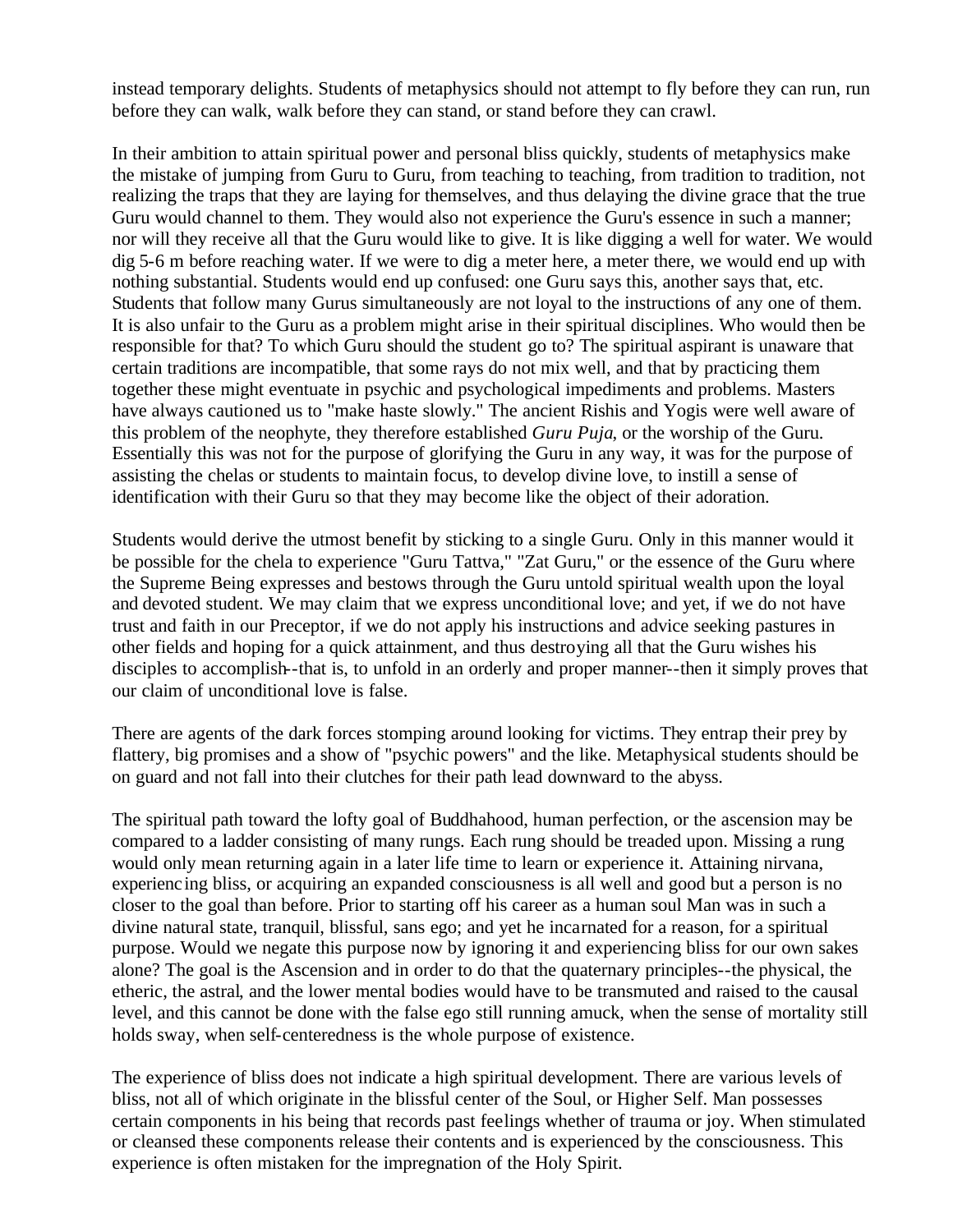An advanced consciousness no longer judges dualistically what it perceives. It does not differentiate between the good and the bad, the evolved and the unevolved, the beautiful and the ugly. It is only aware of the presence of God in all.

When we get down to spiritual basics, psychic powers mean nothing. They do not take a person closer to God. Possessing paranormal abilities do not make a person spiritual. Spirituality has nothing to do with what you have or what you know. It has to do with what you are, and how well you are expressing your Divine Self. Therefore, in conjunction to the study of mudras we would adjure our readers to develop purity, love, affection, detachment, disinterestedness, gentleness, harmlessness, beauty, selflessness, self-abandonment, and other divine virtues. Also, deepen your metaphysical knowledge of Cosmic laws and apply spiritual precepts. Do not miss a rung of the ladder leading toward the goal of human perfection. As said before, if any rung is missed you would have to return to start all over again in order to tread it. It is wonderful to unfold unconditional love and to experience bliss but do no forget that Divine Consciousness has many spiritual aspects and attributes, each one of which the spiritual aspirant would have to personally unfold. The person with the full unfoldment of one or two divine virtues has still a long way to go to reach perfection compared with another who has almost unfolded all of them but incompletely as yet. It is therefore, difficult to judge another using human values and perception.

Mudras are tools to spiritual development. They should be used in conjunction with other metaphysical disciplines and not applied as a sole sadhana or spiritual practice. There is no one method or technique that is superior to another. They all have their place in a disciple's daily workout, and each have their own purpose and effect. Thus, while engaging in mudras, one should not give up one's daily prayers, meditations, occult disciplines and other yogic practices.

Chelas should not be attached to the sensations that mudras give--their purpose is not to offer personal delight; rather chelas should be focused more on the goal of human existence.

## **Purpose of These Series of Articles**

All that we need to progress spiritually may be found within us. We were told by the Master Jesus that heaven is within us, within our beings; it is not a place that we go to when we pass away, or after the last angelic trumpet call during the last days of the Apocalypse. We do not deny that in some scriptures heaven is said to be a place. There is some truth in this belief, in this context we may equate heaven to the various dimensions, planes of existences, or realities. However, the heaven referred to by Master Jesus is quite different. It is more of a state of being, a level of awareness, a spiritual attitude.

The more we depend upon our inner being, our own Self, our own resources for our own evolvement, the more quickly we will reach the goal of human existence. Excessive dependence upon external agencies simply prolongs our state of ignorance and our human, mortal condition. This is one of the reasons why in Holy Scriptures we are warned not to visit street fortunetellers, paranormals and such, for they frequently instill in us a false sense of self-assurance and complacency, or conversely- needless fear. They misdirect our attention to things of no eternal worth. They are part of that materialistic scheme of the Dark Ones that hope to delay and if possible, thwart humanity's soul progress.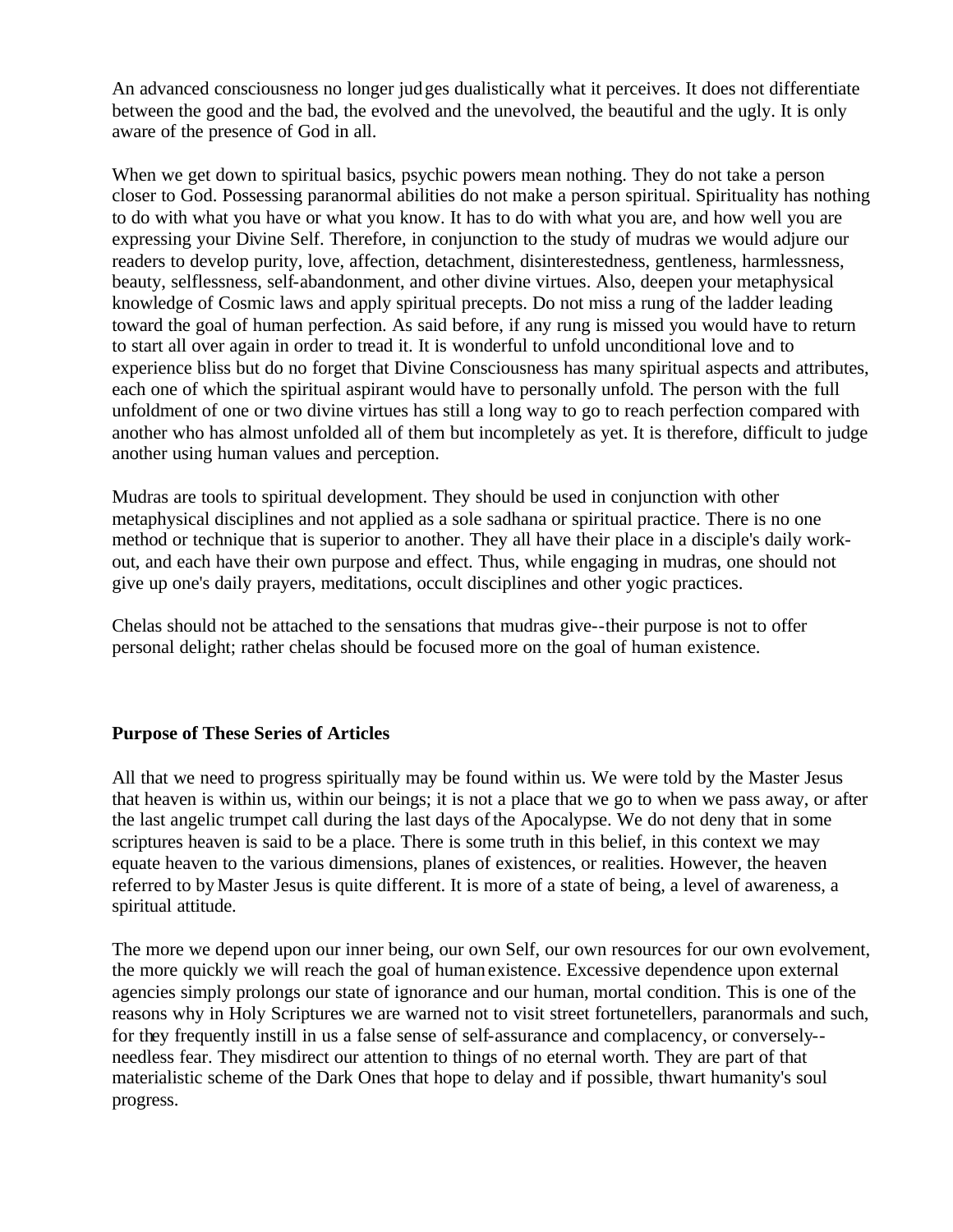Salvation does not come from without, it comes from within. The savior of humanity lies within our own hearts. We have to find him there. This is a simple message that all mystics and saints have been telling us. We may disregard it at our own peril.

The purpose of these articles is to assist the raising of the awareness and the expansion of the consciousness of our readers who apply the teachings of the mudras. They are keys to personal development and spiritual unfoldment. By practicing the mudras consistently, the practitioner would in time realize the following :

- The existence of unseen forces and Intelligence
- The omnipresence, omnipotence and omniscience of Energy
- The existence of other dimensions and realities
- The oneness of all life
- The errors of dualistic perception
- The blissful nature of the Spirit, or the Self
- The various powers of the Soul
- The illusions of time and space
- The birthrights of the Soul such as health, tranquility, prosperity, joy, etc.
- The powerful nature of Divine Love
- The ephemeral nature of physical life
- Morality as a soul necessity
- The sacredness of all sentient life
- The reality of the Soul

. . . and many other things that cannot be put into print or understood intellectually. Mudras may take us to spiritual heights that we have not reached heretofore. It initiates us into the world of pragmatic mysticism. All that a true spiritual Guru may do is to offer keys, guidance, advice, and teachings. He or she is unable to force any chela to comply or to obey because of the Law of Free Choice. It is up to the disciple to trust, have faith in and to open-up to the Teacher.

One of our intentions in the writing of these articles is to help preserve an important aspect of the cultural heritage of humanity. Here and there in these works are to be found spiritual gems and seeds that may not be recognized as such. In any case, we believe that they will eventually take root in the fertile grounds of our reader's mind and sprout in an active enhancement of the human condition disregarding commercialism and all partisanship and fanaticism of race, religion, color, gender, tribal affiliation, etc.